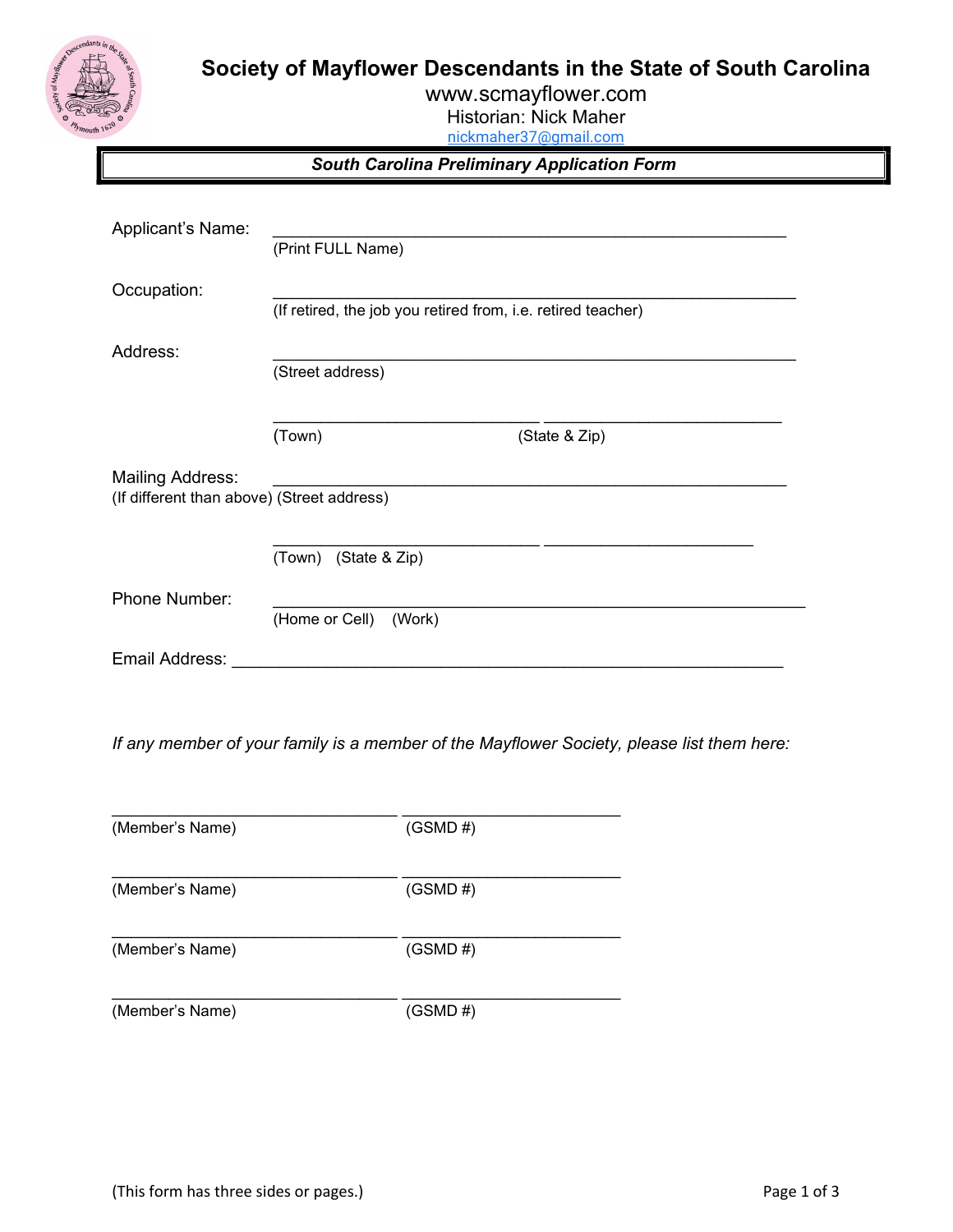Society of Mayflower Descendants in the State of South Carolina



www.scmayflower.com Historian: Nick Maher nickmaher37@gmail.com

## South Carolina Preliminary Application Form- Page 2

## Applicant must be descended from one of the following Mayflower Passengers:

- John Alden Isaac Allerton Mary (Norris) Allerton John Billington William Bradford William Brewster Peter Brown James Chilton Francis Cooke Edward Doty
- Francis Eaton Moses Fletcher Edward Fuller Samuel Fuller Elizabeth (Fisher) Hopkins Stephen Hopkins John Howland Richard More William Mullins Degory Priest
- Thomas Rogers Henry Samson George Soule Myles Standish Joan (Hurst) Rogers) Tilley John Tilley Richard Warren William Warren William White Edward Winslow

## MEMBERSHIPS:

- Annual: Open to descendants age 18 or older. Annual dues (\$70), which are not taxdeductible, are paid each year with the first year's dues payable once Plymouth approves the application.
- Junior: For all descendants under age 18. This is a one-time membership fee, which is not tax-deductible, in the amount of \$25. Members under age 18 do not receive regular Society mailings until they reach 18. They may receive educational mailings designed for their age group from time to time.

## APPLICATION FEE, METHODS AND REFUND POLICY:

All applicants must pay an application fee of \$230, of which \$175 is due when the application is sent to GSMD for approval. Upon approval of the line by GSMD, the \$55 balance, plus SC annual membership dues of \$70 is due (\$125 due upon approval). The \$175 portion of the application fee is not refundable should GSMD reject the line.

There is NO PAYMENT REQUIRED at this time.

Once we have all the required information ready to be sent to GSMD, your first installment of \$175 will be due. Please Note: The GSMD now requires full documentation for all of the last three generations (yourself, your parents and your grandparents) including the spouses as well as the line carriers. Specifically, this means that the General Society requires all marriages and divorces for both line carriers and spouses on those three generations.